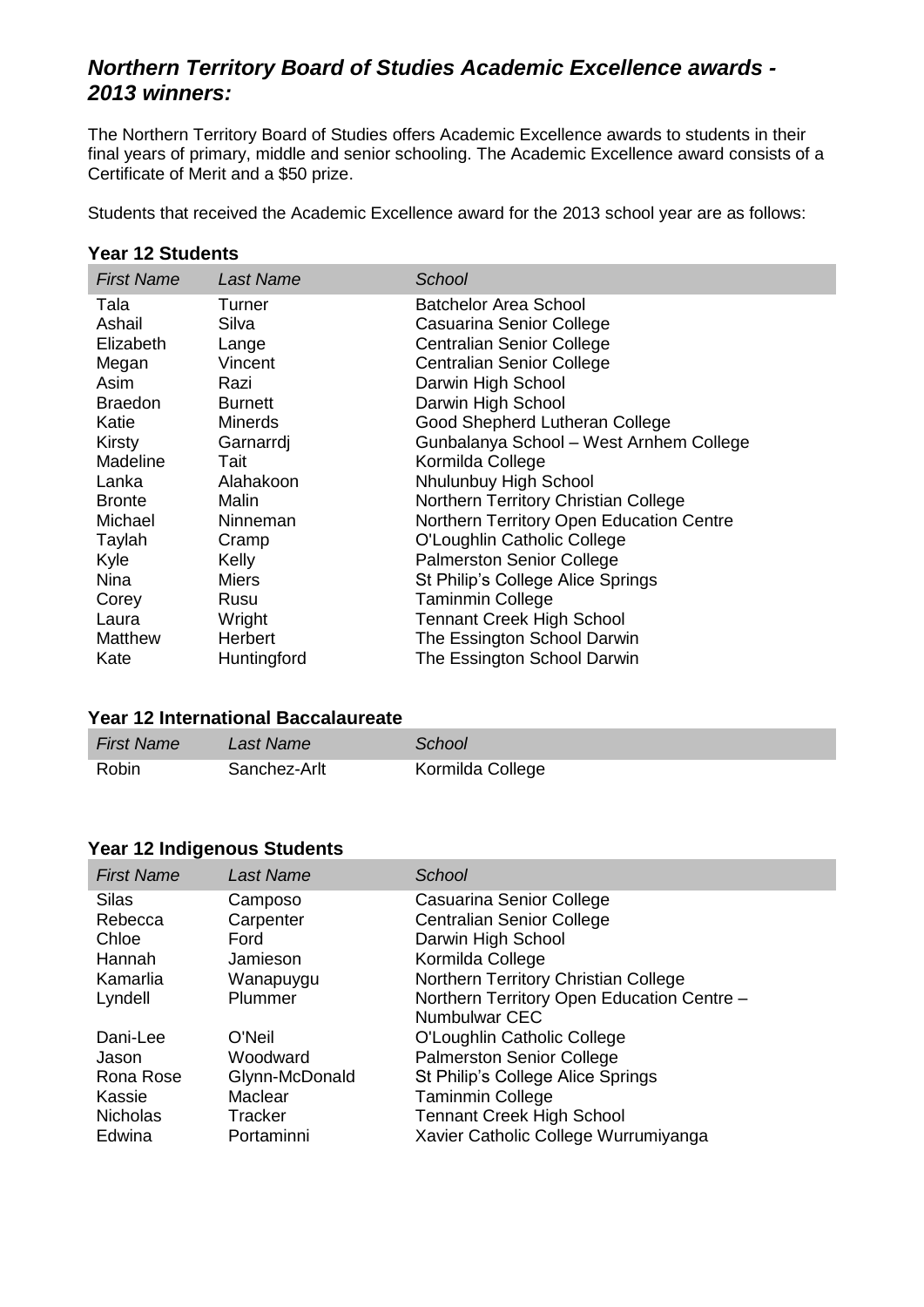# **Year 12 – Learning Support Achievers**

| <b>First Name</b> | <b>Last Name</b> | School                                               |
|-------------------|------------------|------------------------------------------------------|
| Leila             | Radovic          | Casuarina Senior College                             |
| Ethan             | Satour           | <b>Centralian Senior College</b>                     |
| Samuel            | <b>Booth</b>     | <b>Centralian Senior College</b>                     |
| Daniel            | Cameron          | Katherine High School                                |
| Christopher       | <b>Stennett</b>  | Northern Territory Open Education Centre             |
| Timothy           | Harrison         | Palmerston Senior College - Special Education Centre |
| Jordan            | Gillard          | <b>Tennant Creek High School</b>                     |

# **Year 9 Students**

| <b>First Name</b>                                                                                                                                                                                                 | <b>Last Name</b>                                                                                                                                                                                                                                                             | School                                                                                                                                                                                                                                                                                                                                                                                                                                                                                                                                                                                                                                                      |
|-------------------------------------------------------------------------------------------------------------------------------------------------------------------------------------------------------------------|------------------------------------------------------------------------------------------------------------------------------------------------------------------------------------------------------------------------------------------------------------------------------|-------------------------------------------------------------------------------------------------------------------------------------------------------------------------------------------------------------------------------------------------------------------------------------------------------------------------------------------------------------------------------------------------------------------------------------------------------------------------------------------------------------------------------------------------------------------------------------------------------------------------------------------------------------|
| Tiana<br><b>Bella</b><br>Kiana<br>Esiah<br>Emma<br>Marissa<br>Sarah<br>Aaron<br>Ashleigh<br>Teale<br>Zoe<br>Andrew<br>Rebecca<br>Chantelle<br>Katrina<br>First<br>Emily<br>Julia<br>Zoey<br>Ivy<br>Pio<br>Natalie | <b>Bateman</b><br>Milroy<br>Spilsbury<br>Jones<br>Markham<br>Higgins<br><b>Macpherson Oxley</b><br><b>Berthon</b><br>Abram<br>McMahon<br>Nganjmirra<br>Tomelty<br>Spain<br>Weippert<br>McKeough<br>Saelee<br>Stephenson<br>Woods<br>McClellan<br>Rayes<br>Gillamac<br>Dooley | Alice Springs School of the Air<br>Alyangula Area School<br>Araluen Christian College<br>Arlparra School<br><b>Centralian Middle School</b><br>Darwin Middle School<br><b>Dripstone Middle School</b><br><b>Dripstone Middle School</b><br>Good Shepherd Lutheran College<br>Good Shepherd Lutheran College<br>Gunbalanya School – West Arnhem College<br>Katherine School of the Air<br>Kormilda College<br>Marrara Christian College<br>Nhulunbuy Christian College<br>Nhulunbuy High School<br><b>Nightcliff Middle School</b><br>O'Loughlin Catholic College<br><b>Palmerston Christian School</b><br>Rosebery Middle School<br>Sanderson Middle School |
|                                                                                                                                                                                                                   |                                                                                                                                                                                                                                                                              |                                                                                                                                                                                                                                                                                                                                                                                                                                                                                                                                                                                                                                                             |
| Chelsea<br>River                                                                                                                                                                                                  | <b>Riggs</b><br>Pachulicz                                                                                                                                                                                                                                                    | <b>Sattler Christian College</b><br>St Joseph's Catholic College<br>St Philip's College Alice Springs                                                                                                                                                                                                                                                                                                                                                                                                                                                                                                                                                       |
| Melinda<br>Vincent<br>Declan<br>Morgan<br>Tiana                                                                                                                                                                   | Mees<br>Canete<br>Curran<br>Andrews<br><b>Bateman</b>                                                                                                                                                                                                                        | Taminmin College Middle School<br><b>Tennant Creek High School</b><br>The Essington School Darwin<br>Xavier Catholic College Wurrumiyanga<br><b>Yulara School</b>                                                                                                                                                                                                                                                                                                                                                                                                                                                                                           |

## **Year 6 Students**

| <b>First Name</b> | Last Name    | School                               |
|-------------------|--------------|--------------------------------------|
| Todd              | <b>Nott</b>  | <b>Adelaide River Primary School</b> |
| <b>Iffah</b>      | Aamer        | <b>Alawa Primary School</b>          |
| Cameron           | Smith        | Alice Springs School of the Air      |
| Sophie            | Milroy       | Alyangula Area School                |
| Sara              | Wheldon      | Anula Primary School                 |
| Oliver            | Montgomery   | <b>Araluen Christian College</b>     |
| Ruby              | Kunoth-Monks | Arlparra School                      |
| Joyce             | Sun          | <b>Bakewell Primary School</b>       |
| Amber             | Giumelli     | <b>Batchelor Area School</b>         |
| Kanisha           | Wills        | <b>Bees Creek Primary School</b>     |